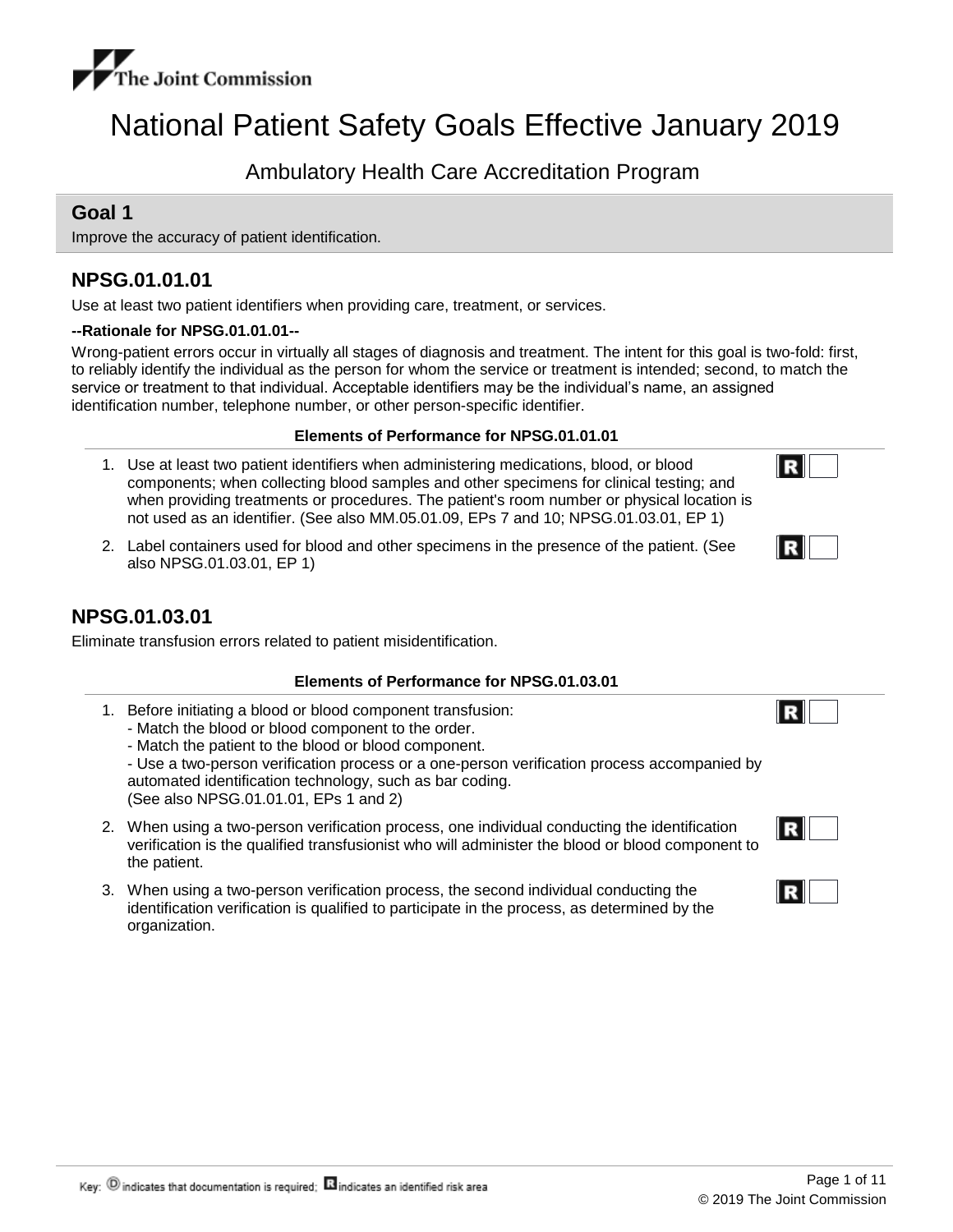## **Goal 3**

Improve the safety of using medications.

## **NPSG.03.04.01**

Label all medications, medication containers, and other solutions on and off the sterile field in perioperative and other procedural settings.

Note: Medication containers include syringes, medicine cups, and basins.

#### **--Rationale for NPSG.03.04.01--**

Medications or other solutions in unlabeled containers are unidentifiable. Errors, sometimes tragic, have resulted from medications and other solutions removed from their original containers and placed into unlabeled containers. This unsafe practice neglects basic principles of safe medication management, yet it is routine in many organizations.

The labeling of all medications, medication containers, and other solutions is a risk-reduction activity consistent with safe medication management. This practice addresses a recognized risk point in the administration of medications in perioperative and other procedural settings. Labels for medications and medication containers are also addressed at MM.05.01.09.

#### **Elements of Performance for NPSG.03.04.01**

In perioperative and other procedural settings both on and off the sterile field, label 1. medications and solutions that are not immediately administered. This applies even if there is only one medication being used. Note: An immediately administered medication is one that an authorized staff member prepares or obtains, takes directly to a patient, and administers to that patient without any

break in the process. Refer to NPSG.03.04.01, EP 5, for information on timing of labeling.

- 2. In perioperative and other procedural settings both on and off the sterile field, labeling occurs when any medication or solution is transferred from the original packaging to another container.
- In perioperative and other procedural settings both on and off the sterile field, medication or 3. solution labels include the following:
	- Medication or solution name
	- Strength
	- Amount of medication or solution containing medication (if not apparent from the container)
	- Diluent name and volume (if not apparent from the container)
	- Expiration date when not used within 24 hours
	- Expiration time when expiration occurs in less than 24 hours

Note: The date and time are not necessary for short procedures, as defined by the organization.

- 4. Verify all medication or solution labels both verbally and visually. Verification is done by two individuals qualified to participate in the procedure whenever the person preparing the medication or solution is not the person who will be administering it.
- 5. Label each medication or solution as soon as it is prepared, unless it is immediately administered.

Note: An immediately administered medication is one that an authorized staff member prepares or obtains, takes directly to a patient, and administers to that patient without any break in the process.

- 6. Immediately discard any medication or solution found unlabeled.
- 7. Remove all labeled containers on the sterile field and discard their contents at the conclusion of the procedure. Note: This does not apply to multiuse vials that are handled according to infection control

practices.

All medications and solutions both on and off the sterile field and their labels are reviewed by 8. entering and exiting staff responsible for the management of medications.

IR





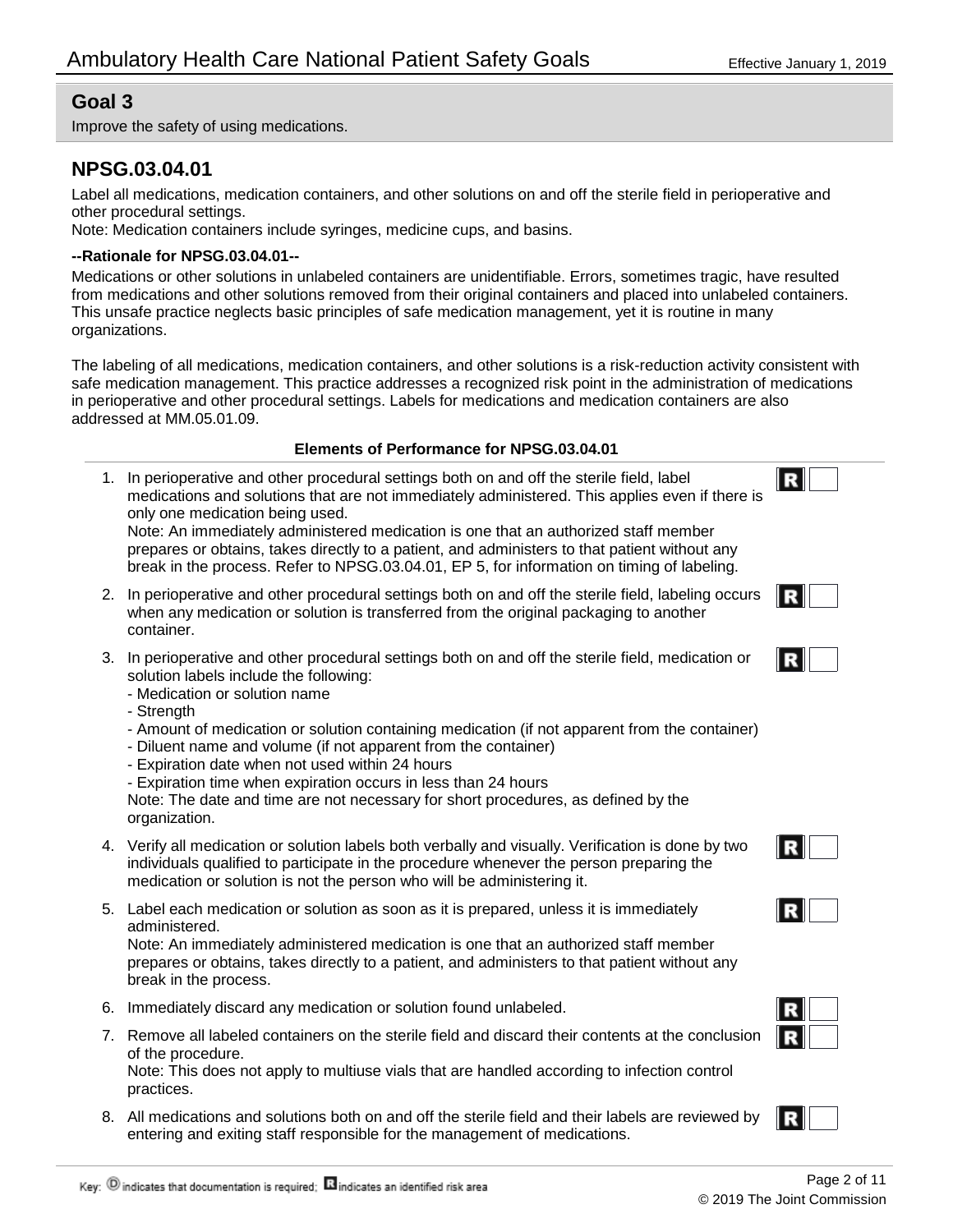## **NPSG.03.05.01**

Reduce the likelihood of patient harm associated with the use of anticoagulant therapy. Note: This requirement applies only to organizations that provide anticoagulant therapy and/or long-term anticoagulation prophylaxis (for example, atrial fibrillation) where the clinical expectation is that the patient's laboratory values for coagulation will remain outside normal values. This requirement does not apply to routine situations in which short-term prophylactic anticoagulation is used for venous thrombo-embolism prevention (for example, related to procedures or hospitalization) and the clinical expectation is that the patient's laboratory values for coagulation will remain within, or close to, normal values.

## **--Rationale for NPSG.03.05.01--**

Anticoagulation therapy can be used as therapeutic treatment for a number of conditions, the most common of which are atrial fibrillation, deep vein thrombosis, pulmonary embolism, and mechanical heart valve implant. However, it is important to note that anticoagulation medications are more likely than others to cause harm due to complex dosing, insufficient monitoring, and inconsistent patient compliance. This National Patient Safety Goal has great potential to positively impact the safety of patients on this class of medications and result in better outcomes.

To achieve better patient outcomes, patient education is a vital component of an anticoagulation therapy program. Effective anticoagulation patient education includes face-to-face interaction with a trained professional who works closely with patients to be sure that they understand the risks involved with anticoagulation therapy, the precautions they need to take, and the need for regular International Normalized Ratio (INR) monitoring. The use of standardized practices for anticoagulation therapy that include patient involvement can reduce the risk of adverse drug events associated with heparin (unfractionated), low molecular weight heparin, and warfarin.

## **Elements of Performance for NPSG.03.05.01**

- 2. Use approved protocols for the initiation and maintenance of anticoagulant therapy.
- 3. Before starting a patient on warfarin, assess the patient's baseline coagulation status; for all patients receiving warfarin therapy, use a current International Normalized Ratio (INR) to adjust this therapy. The baseline status and current INR are documented in the clinical record. Note: The patient's baseline coagulation status can be assessed in a number of ways,

including through a laboratory test or by identifying risk factors such as age, weight, bleeding tendency, and genetic factors.

- 7. Provide education regarding anticoagulant therapy to prescribers, staff, patients, and families. Patient/family education includes the following:
	- The importance of follow-up monitoring
	- Compliance
	- Drug-food interactions
	- The potential for adverse drug reactions and interactions
- Evaluate anticoagulation safety practices, take action to improve practices, and measure the 8. effectiveness of those actions in a time frame determined by the organization.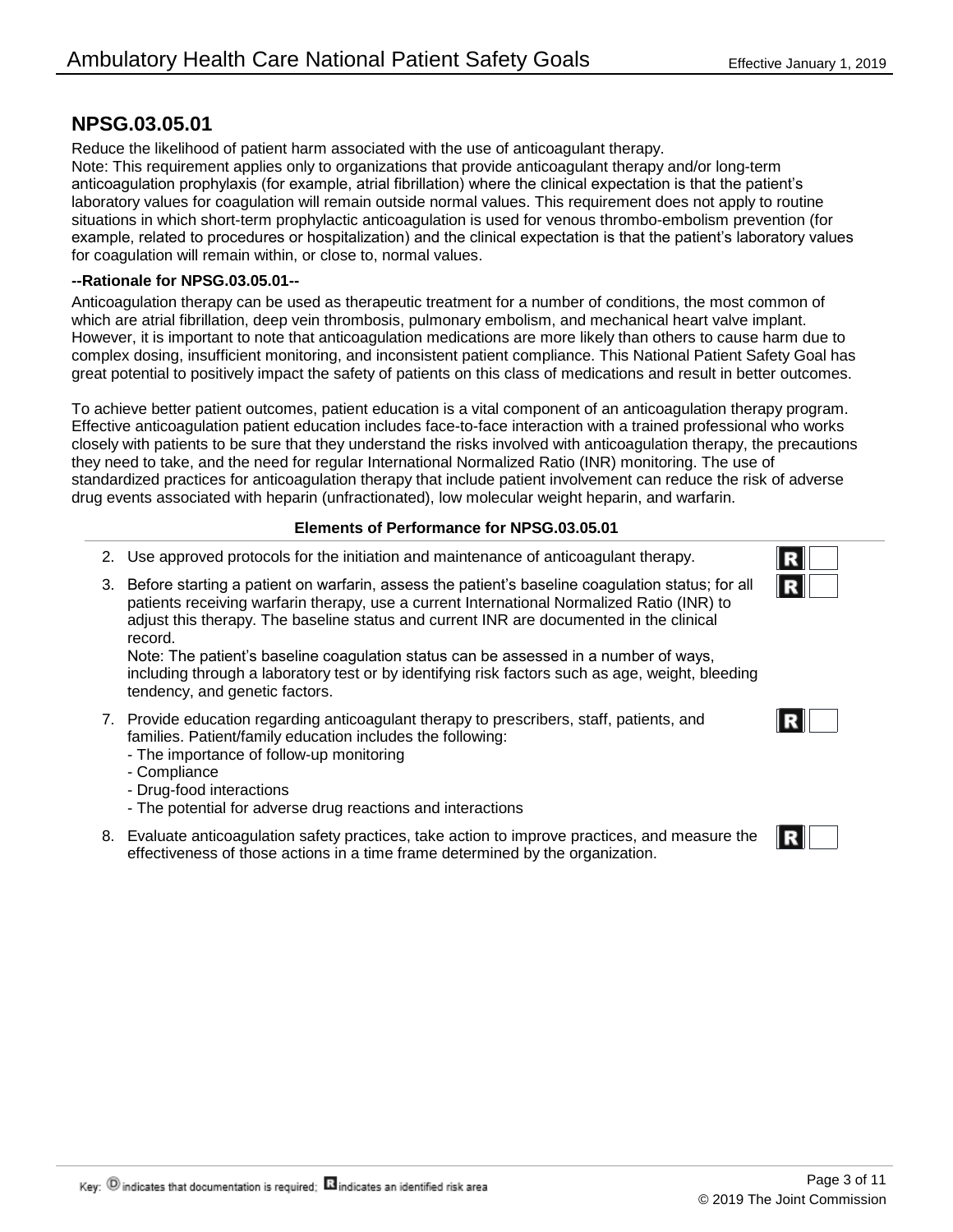# **Introduction to Reconciling Medication Information**

The large number of people receiving health care who take multiple medications and the complexity of managing those medications make medication reconciliation an important safety issue. In medication reconciliation, a clinician compares the medications a patient should be using (and is actually using) to the new medications that are ordered for the patient and resolves any discrepancies.

The Joint Commission recognizes that organizations face challenges with medication reconciliation. The best medication reconciliation requires a complete understanding of what the patient was prescribed and what medications the patient is actually taking. It can be difficult to obtain a complete list from every patient in an encounter, and accuracy is dependent on the patient's ability and willingness to provide this information. A good faith effort to collect this information is recognized as meeting the intent of the requirement. As health care evolves with the adoption of more sophisticated systems (such as centralized databases for prescribing and collecting medication information), the effectiveness of these processes will grow.

This National Patient Safety Goal (NPSG) focuses on the risk points of medication reconciliation. The elements of performance in this NPSG are designed to help organizations reduce negative patient outcomes associated with medication discrepancies. Some aspects of the care process that involve the management of medications are addressed in the standards rather than in this goal. These include coordinating information during transitions in care both within and outside of the organization (PC.02.02.01), patient education on safe medication use (PC.02.03.01), and communications with other providers (PC.04.02.01).

In settings where medications are not routinely prescribed or administered, this NPSG provides organizations with the flexibility to decide what medication information they need to collect based on the services they provide to patients. It is often important for clinicians to know what medications the patient is taking when planning care, treatment, or services, even in situations where medications are not used. A new requirement in this NPSG addresses the patient's role in medication safety: it requires organizations to inform the patient about the importance of maintaining updated medication information.

## **NPSG.03.06.01**

Maintain and communicate accurate patient medication information.

## **--Rationale for NPSG.03.06.01--**

There is evidence that medication discrepancies can affect patient outcomes. Medication reconciliation is intended to identify and resolve discrepancies—it is a process of comparing the medications a patient is taking (and should be taking) with newly ordered medications. The comparison addresses duplications, omissions, and interactions, and the need to continue current medications. The types of information that clinicians use to reconcile medications include (among others) medication name, dose, frequency, route, and purpose. Organizations should identify the information that needs to be collected to reconcile current and newly ordered medications and to safely prescribe medications in the future.

## **Elements of Performance for NPSG.03.06.01**

Obtain and/or update information on the medications the patient is currently taking. This 1. information is documented in a list or other format that is useful to those who manage medications.

Note 1: The organization obtains the patient's medication information at the beginning of an episode of care. The information is updated when the patient's medications change. Note 2: Current medications include those taken at scheduled times and those taken on an as-needed basis. See the Glossary for a definition of medications.

Note 3: It is often difficult to obtain complete information on current medications from the patient. A good faith effort to obtain this information from the patient and/or other sources will be considered as meeting the intent of the EP.

2. Define the types of medication information to be collected in different settings and patient circumstances.

Note 1: Examples of such settings include primary care, urgent and emergent care, ambulatory surgery, convenient care, outpatient radiology, and diagnostic settings. Note 2: Examples of medication information that may be collected include name, dose, route, frequency, and purpose.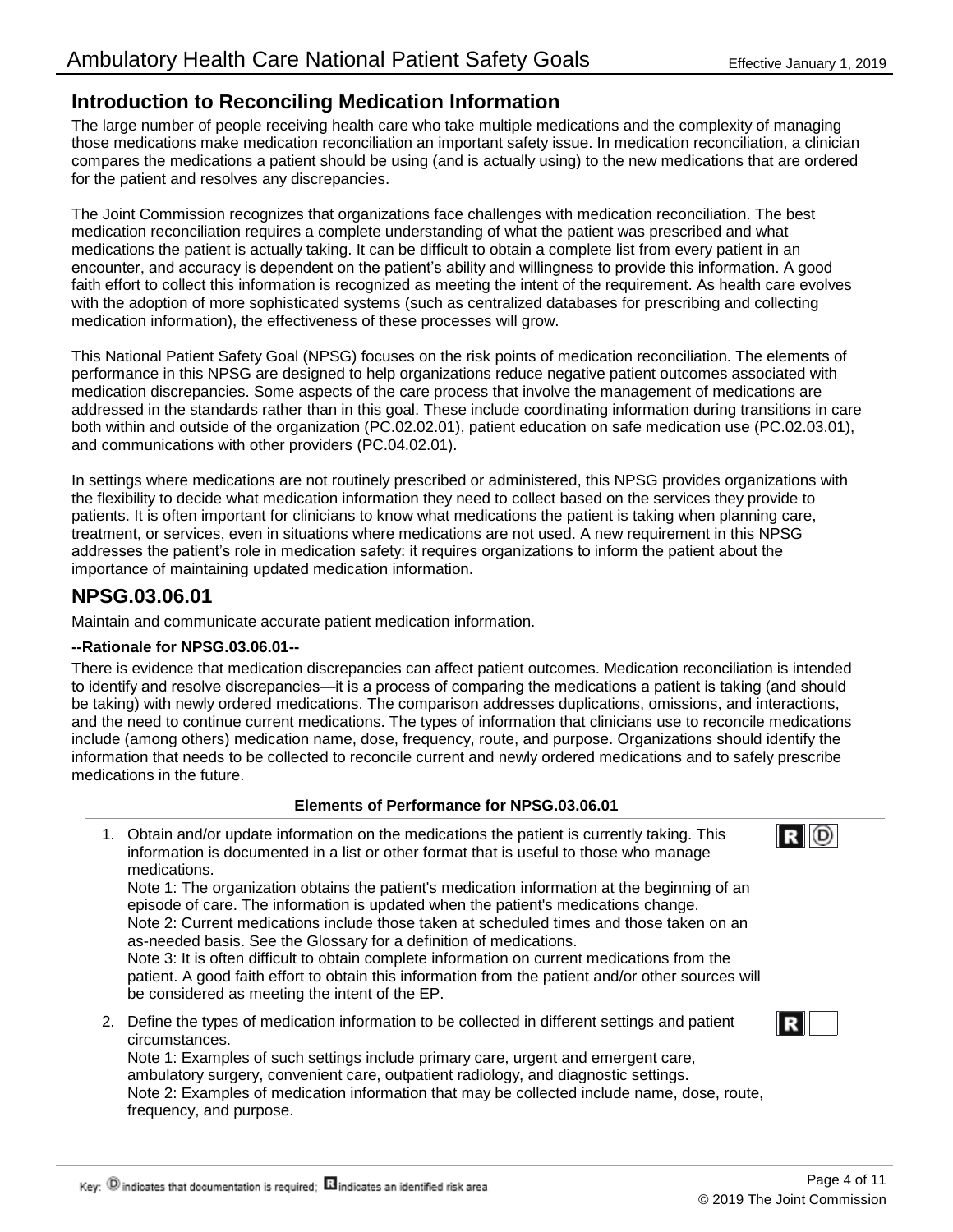- 3. For organizations that prescribe medications: Compare the medication information the patient brought to the organization with the medications ordered for the patient by the organization in order to identify and resolve discrepancies. Note: Discrepancies include omissions, duplications, contraindications, unclear information, and changes. A qualified individual, identified by the organization, does the comparison. (See also HR.01.06.01, EP 1)
- 4. For organizations that prescribe medications: Provide the patient (or family as needed) with written information on the medications the patient should be taking at the end of the episode of care (for example, name, dose, route, frequency, purpose). Note: When the only additional medications prescribed are for a short duration, the medication information the organization provides may include only those medications. For more information about communications to other providers of care at the end of an episode of care, or when the patient is discharged or transferred, refer to Standard PC.04.02.01.
- 5. For organizations that prescribe medications: Explain the importance of managing medication information to the patient at the end of the episode of care. Note: Examples include instructing the patient to give a list to his or her primary care physician; to update the information when medications are discontinued, doses are changed, or new medications (including over-the-counter products) are added; and to carry medication information at all times in the event of emergency situations. (For information on patient education on medications, refer to Standards PC.02.03.01 and PC.04.01.05.)

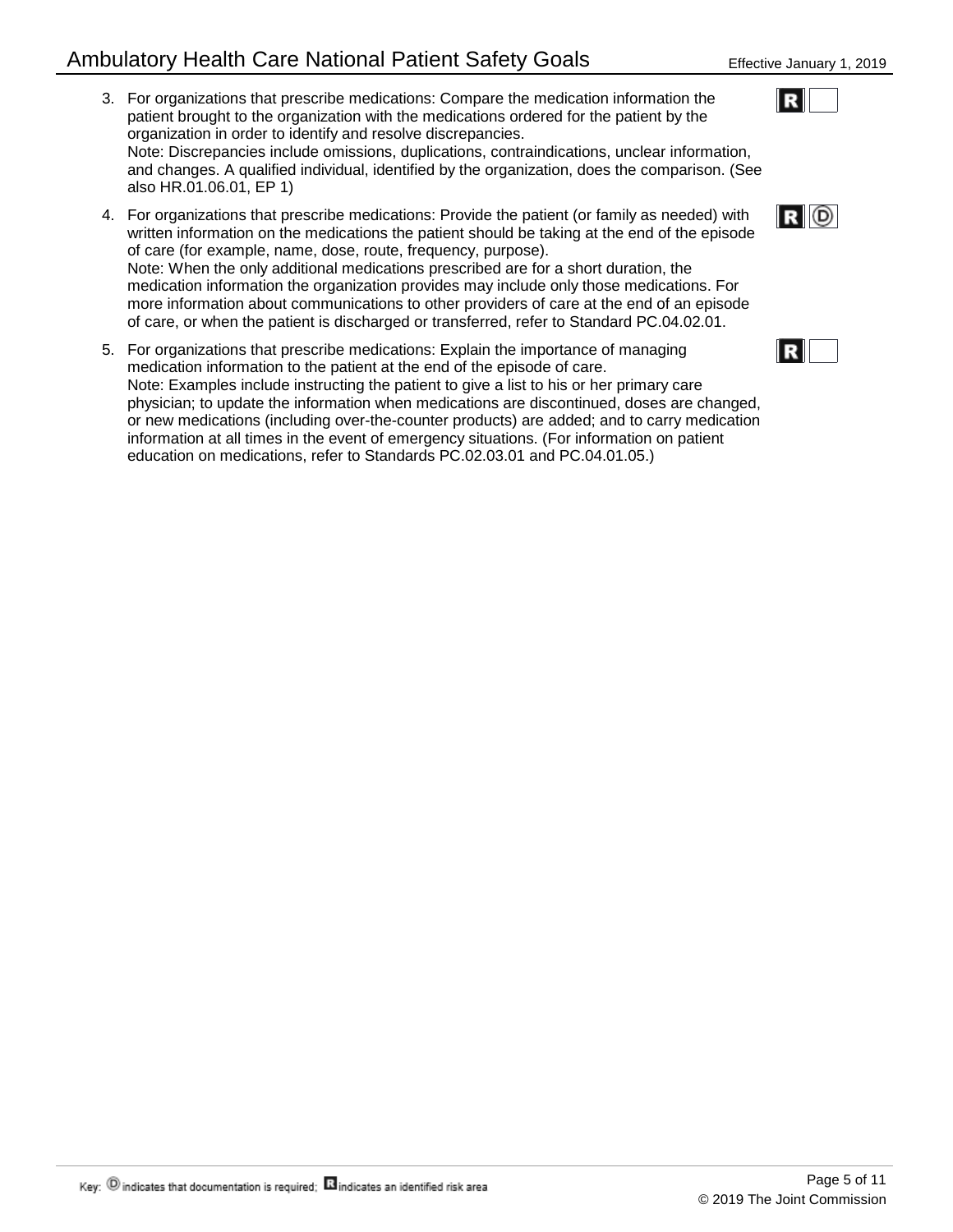## **Goal 7**

Reduce the risk of health care–associated infections.

# **NPSG.07.01.01**

Comply with either the current Centers for Disease Control and Prevention (CDC) hand hygiene guidelines or the current World Health Organization (WHO) hand hygiene guidelines.

#### **--Rationale for NPSG.07.01.01--**

According to the Centers for Disease Control and Prevention, each year, millions of people acquire an infection while receiving care, treatment, or services in a health care organization. Consequently, health care–associated infections (HAIs) are a patient safety issue affecting all types of health care organizations. One of the most important ways to address HAIs is by improving the hand hygiene of health care staff. Compliance with the World Health Organization (WHO) or Centers for Disease Control and Prevention (CDC) hand hygiene guidelines will reduce the transmission of infectious agents by staff to patients, thereby decreasing the incidence of HAIs. To ensure compliance with this National Patient Safety Goal, an organization should assess its compliance with the CDC and/or WHO guidelines through a comprehensive program that provides a hand hygiene policy, fosters a culture of hand hygiene, and monitors compliance and provides feedback.

#### **Elements of Performance for NPSG.07.01.01**

- 1. Implement a program that follows categories IA, IB, and IC of either the current Centers for Disease Control and Prevention (CDC) or the current World Health Organization (WHO) hand hygiene guidelines. (See also IC.01.04.01, EP 1)
- 2. Set goals for improving compliance with hand hygiene guidelines. (See also IC.03.01.01, EP 1)
- 3. Improve compliance with hand hygiene guidelines based on established goals.

## **NPSG.07.05.01**

Implement evidence-based practices for preventing surgical site infections.

#### **Elements of Performance for NPSG.07.05.01**

- Educate staff and licensed independent practitioners involved in surgical procedures about 1. surgical site infections and the importance of prevention. Education occurs upon hire, annually thereafter, and when involvement in surgical procedures is added to an individual's job responsibilities.
- 2. Educate patients, and their families as needed, who are undergoing a surgical procedure about surgical site infection prevention.
- 3. Implement policies and practices aimed at reducing the risk of surgical site infections. These policies and practices meet regulatory requirements and are aligned with evidence-based guidelines (for example, the Centers for Disease Control and Prevention (CDC) and/or professional organization guidelines).
- 4. As part of the effort to reduce surgical site infections:

- Conduct periodic risk assessments for surgical site infections in a time frame determined by the organization.

- Select surgical site infection measures using best practices or evidence-based guidelines.
- Monitor compliance with best practices or evidence-based guidelines.
- Evaluate the effectiveness of prevention efforts.

Note: Surveillance may be targeted to certain procedures based on the organization's risk assessment.

R

RI

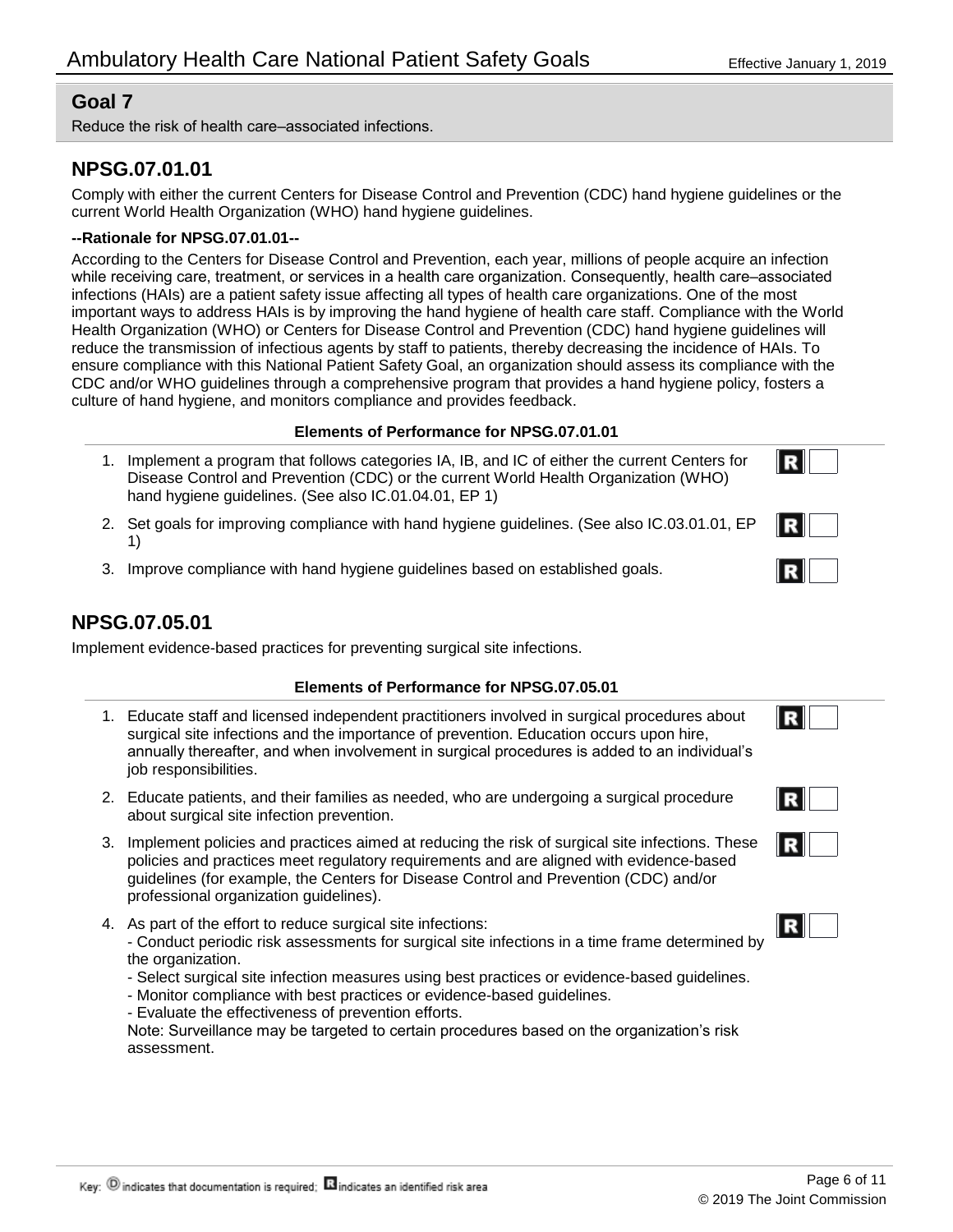R

Measure surgical site infection rates for the first 30 or 90 days following surgical procedures 5. based on National Healthcare Safety Network (NHSN) procedural codes. The organization's measurement strategies follow evidence-based guidelines. Note 1: Surveillance may be targeted to certain procedures based on the organization's risk assessment.

Note 2: The NHSN is the Centers for Disease Control and Prevention's health care–associated infection tracking system. NHSN provides facilities, states, regions, and the nation with data needed to identify problem areas, measure progress of prevention efforts, and ultimately eliminate health care–associated infections. For more information on NHSN procedural codes, see http://www.cdc.gov/nhsn/CPTcodes/ssi-cpt.html.

- 6. Provide process and outcome (for example, surgical site infection rate) measure results to key stakeholders.
- 7. Administer antimicrobial agents for prophylaxis for a particular procedure or disease according to methods cited in scientific literature or endorsed by professional organizations. ' Footnote \*: A limited number of National Patient Safety Goals contain requirements for practices that reflect current science and medical knowledge. In these cases, the element of performance refers to a practice that is cited in scientific literature or endorsed by professional organizations. This means that the practice used by the organization must be validated by an authoritative source. The authoritative source may be a study published in a peer-reviewed journal that clearly demonstrates the efficacy of that practice or endorsement of the practice by a professional organization(s) and/or a government agency(ies). It is not acceptable to follow a practice that is not supported by evidence or widespread consensus. During the on-site survey, surveyors will explore the source of the practices the organization follows.
- When hair removal is necessary, use a method that is cited in scientific literature or endorsed 8. by professional organizations.

Footnote \*: A limited number of National Patient Safety Goals contain requirements for practices that reflect current science and medical knowledge. In these cases, the element of performance refers to a practice that is cited in scientific literature or endorsed by professional organizations. This means that the practice used by the organization must be validated by an authoritative source. The authoritative source may be a study published in a peer-reviewed journal that clearly demonstrates the efficacy of that practice or endorsement of the practice by a professional organization(s) and/or a government agency(ies). It is not acceptable to follow a practice that is not supported by evidence or widespread consensus. During the on-site survey, surveyors will explore the source of the practices the organization follows.

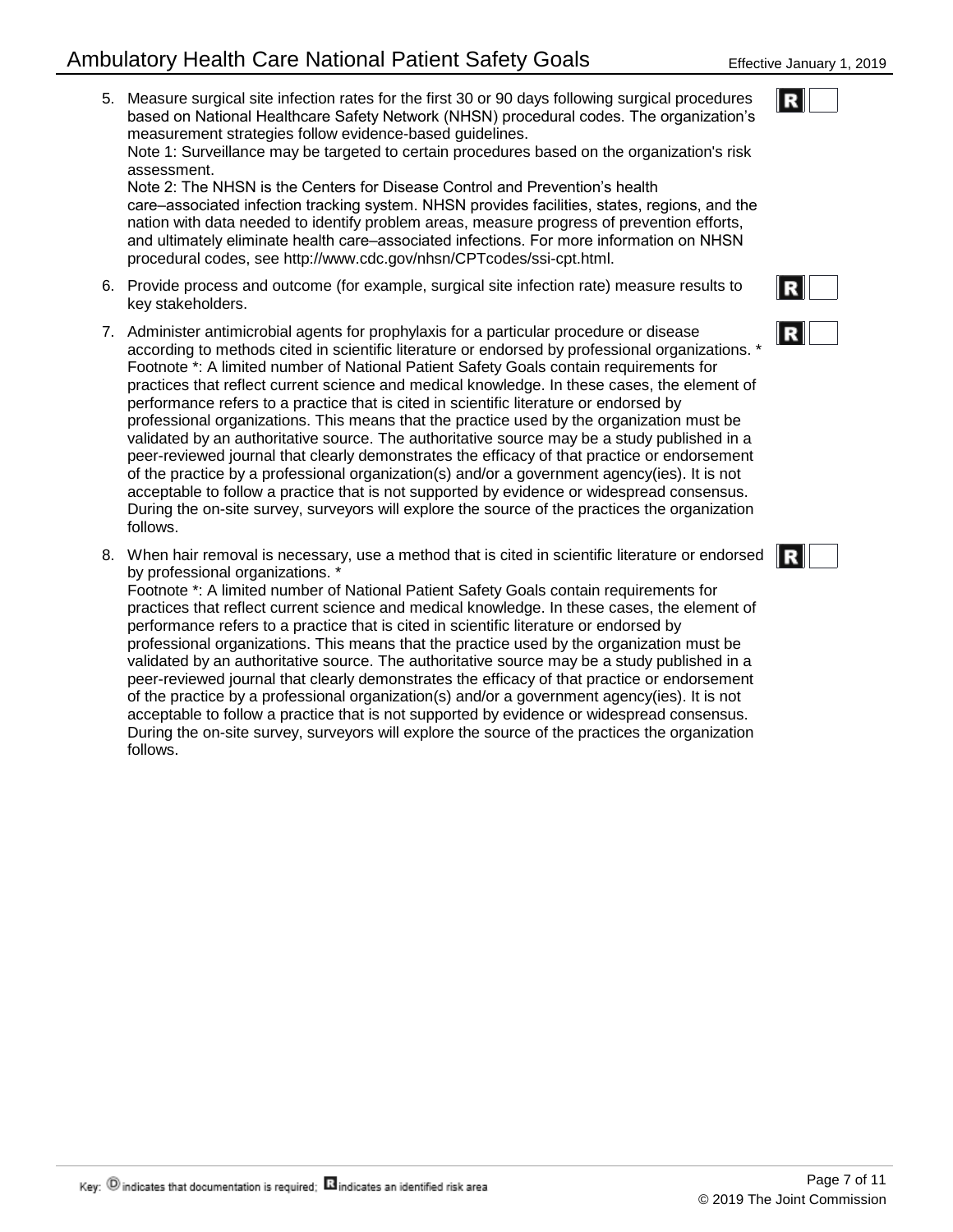## **Introduction to the Universal Protocol for Preventing Wrong Site, Wrong Procedure, and Wrong Person Surgery™**

The Universal Protocol applies to all surgical and nonsurgical invasive procedures. Evidence indicates that procedures that place the patient at the most risk include those that involve general anesthesia or deep sedation, although other procedures may also affect patient safety. Organizations can enhance safety by correctly identifying the patient, the appropriate procedure, and the correct site of the procedure.

The Universal Protocol is based on the following principles:

- Wrong-person, wrong-site, and wrong-procedure surgery can and must be prevented.

- A robust approach using multiple, complementary strategies is necessary to achieve the goal of always conducting the correct procedure on the correct person, at the correct site.

- Active involvement and use of effective methods to improve communication among all members of the procedure team are important for success.

- To the extent possible, the patient and, as needed, the family are involved in the process.
- Consistent implementation of a standardized protocol is most effective in achieving safety.

The Universal Protocol is implemented most successfully in organizations with a culture that promotes teamwork and where all individuals feel empowered to protect patient safety. An organization should consider its culture when designing processes to meet the Universal Protocol. In some organizations, it may be necessary to be more prescriptive on certain elements of the Universal Protocol or to create processes that are not specifically addressed within these requirements.

Organizations should identify the timing and location of the preprocedure verification and site marking based on what works best for their own unique circumstances. The frequency and scope of the preprocedure verification will depend on the type and complexity of the procedure. The three components of the Universal Protocol are not necessarily presented in chronological order (although the preprocedure verification and site marking precede the final verification in the time-out). Preprocedure verification, site marking, and the time-out procedures should be as consistent as possible throughout the organization.

Note: Site marking is not required when the individual doing the procedure is continuously with the patient from the time of the decision to do the procedure through to the performance of the procedure.

# **UP.01.01.01**

Conduct a preprocedure verification process.

## **--Rationale for UP.01.01.01--**

Organizations should always make sure that any procedure is what the patient needs and is performed on the right person. The frequency and scope of the verification process will depend on the type and complexity of the procedure.

The preprocedure verification is an ongoing process of information gathering and confirmation. The purpose of the preprocedure verification process is to make sure that all relevant documents and related information or equipment are:

- Available prior to the start of the procedure

- Correctly identified, labeled, and matched to the patient's identifiers

- Reviewed and are consistent with the patient's expectations and with the team's understanding of the intended patient, procedure, and site

Preprocedure verification may occur at more than one time and place before the procedure. It is up to the organization to decide when this information is collected and by which team member, but it is best to do it when the patient can be involved. Possibilities include the following:

- When the procedure is scheduled
- At the time of preadmission testing and assessment
- At the time of admission or entry into the facility for a procedure
- Before the patient leaves the preprocedure area or enters the procedure room

Missing information or discrepancies are addressed before starting the procedure.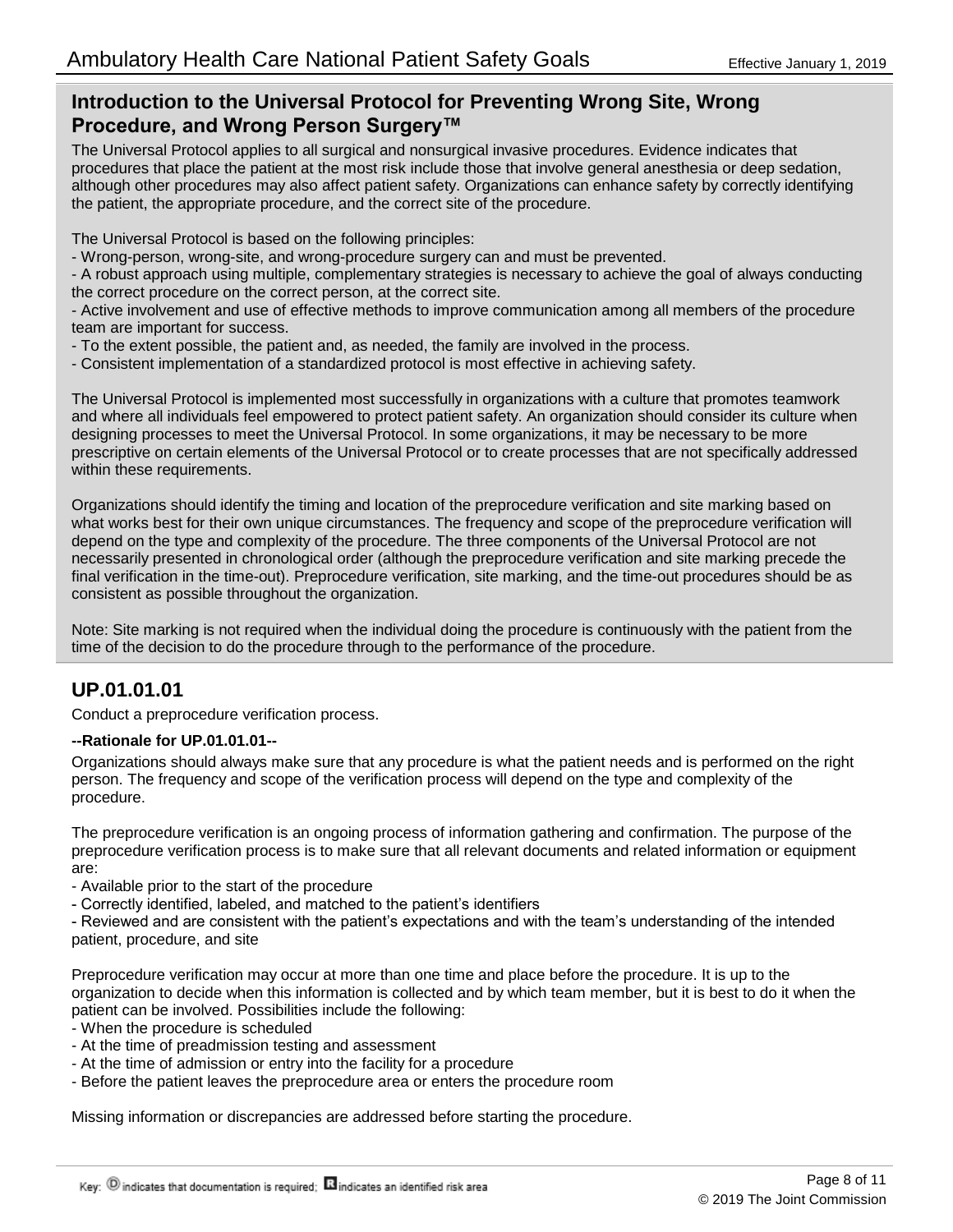## **Elements of Performance for UP.01.01.01**

1. Implement a preprocedure process to verify the correct procedure, for the correct patient, at the correct site.

Note: The patient is involved in the verification process when possible.

2. Identify the items that must be available for the procedure and use a standardized list to verify their availability. At a minimum, these items include the following:

- Relevant documentation (for example, history and physical, signed procedure consent form, nursing assessment, and preanesthesia assessment)

- Labeled diagnostic and radiology test results (for example, radiology images and scans, or pathology and biopsy reports) that are properly displayed

- Any required blood products, implants, devices, and/or special equipment for the procedure Note: The expectation of this element of performance is that the standardized list is available and is used consistently during the preprocedure verification. It is not necessary to document that the standardized list was used for each patient.

3. Match the items that are to be available in the procedure area to the patient.

## **Introduction to UP.01.02.01**

Wrong site surgery should never happen. Yet it is an ongoing problem in health care that compromises patient safety. Marking the procedure site is one way to protect patients; patient safety is enhanced when a consistent marking process is used throughout the organization. Site marking is done to prevent errors when there is more than one possible location for a procedure. Examples include different limbs, fingers and toes, lesions, level of the spine, and organs. In cases where bilateral structures are removed (such as tonsils or ovaries) the site does not need to be marked.

Responsibility for marking the procedure site is a hotly debated topic. One position is that since the licensed independent practitioner is accountable for the procedure, he or she should mark the site. Another position is that other individuals should be able to mark the site in the interests of work flow and efficiency.

There is no evidence that patient safety is affected by the job function of the individual who marks the site. The incidence of wrong-site surgery is low enough that it is unlikely that valid data on this subject will ever be available. Furthermore, there is no clear consensus in the field on who should mark the site. Rather than remaining silent on the subject of site marking, The Joint Commission sought a solution that supports the purpose of the site mark. The mark is a communication tool about the patient for members of the team. Therefore, the individual who knows the most about the patient should mark the site. In most cases, that will be the person performing the procedure.

Recognizing the complexities of the work processes supporting invasive procedures, The Joint Commission believes that delegation of site marking to another individual is acceptable in limited situations as long as the individual is familiar with the patient and involved in the procedure. These include:

-Individuals who are permitted through a postgraduate education program to participate in the procedure -A licensed individual who performs duties requiring collaborative or supervisory agreements with a licensed independent practitioner. These individuals include advanced practice registered nurses (APRNs) and physician assistants (PAs).

The licensed independent practitioner remains fully accountable for all aspects of the procedure even when site marking is delegated.

# **UP.01.02.01**

Mark the procedure site.

#### **Elements of Performance for UP.01.02.01**

1. Identify those procedures that require marking of the incision or insertion site. At a minimum, sites are marked when there is more than one possible location for the procedure and when performing the procedure in a different location would negatively affect quality or safety. Note: For spinal procedures, in addition to preoperative skin marking of the general spinal region, special intraoperative imaging techniques may be used for locating and marking the exact vertebral level.



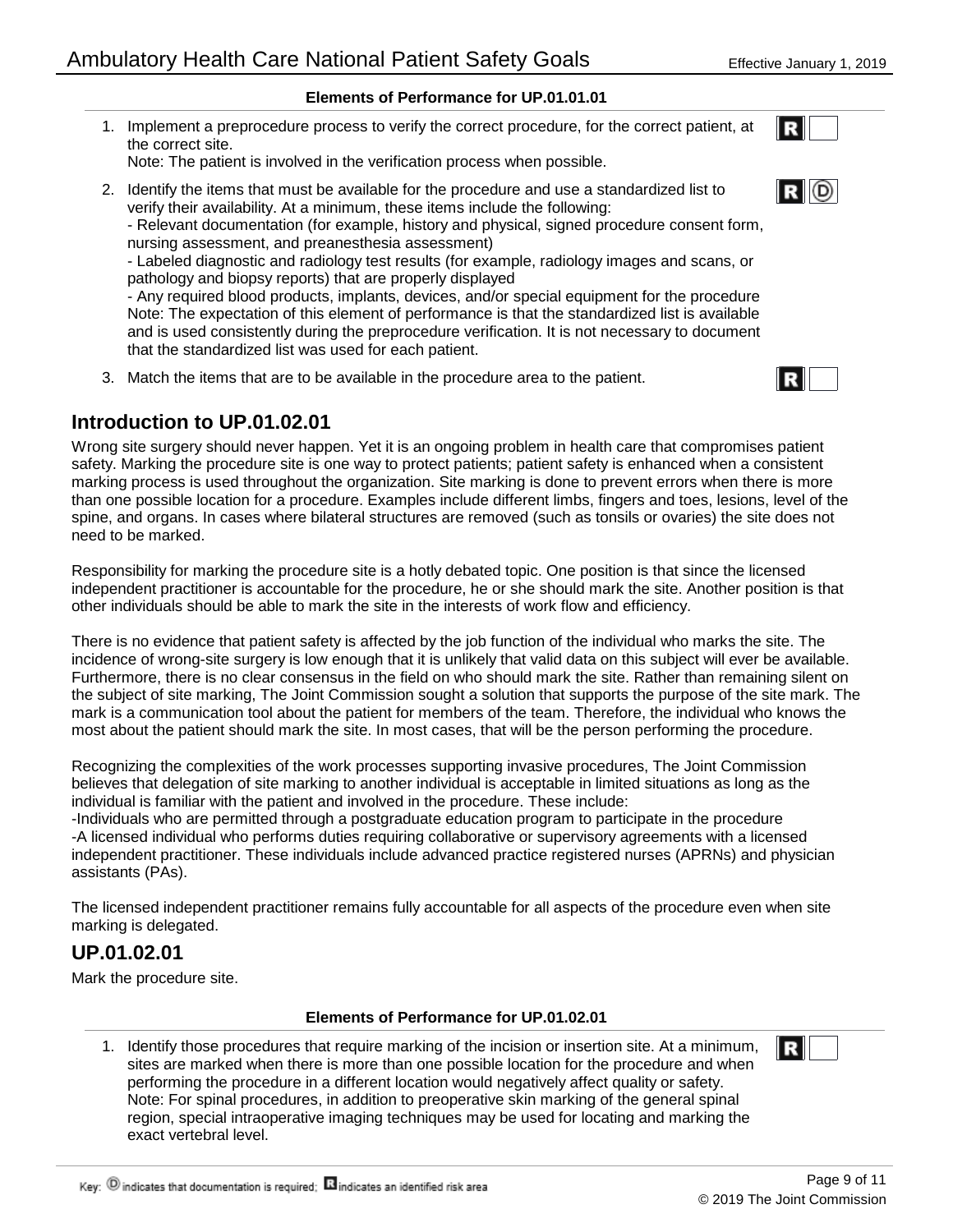- 2. Mark the procedure site before the procedure is performed and, if possible, with the patient involved.
- The procedure site is marked by a licensed independent practitioner who is ultimately 3. accountable for the procedure and will be present when the procedure is performed. In limited circumstances, the licensed independent practitioner may delegate site marking to an individual who is permitted by the organization to participate in the procedure and has the following qualifications:

- An individual in a medical postgraduate education program who is being supervised by the licensed independent practitioner performing the procedure; who is familiar with the patient; and who will be present when the procedure is performed

- A licensed individual who performs duties requiring a collaborative agreement or supervisory agreement with the licensed independent practitioner performing the procedure (that is, an advanced practice registered nurse [APRN] or physician assistant [PA]); who is familiar with the patient; and who will be present when the procedure is performed. Note: The organization's leaders define the limited circumstances (if any) in which site marking may be delegated to an individual meeting these qualifications.

The method of marking the site and the type of mark is unambiguous and is used 4. consistently throughout the organization. Note: The mark is made at or near the procedure site and is sufficiently permanent to be

visible after skin preparation and draping. Adhesive markers are not the sole means of marking the site.

5. A written, alternative process is in place for patients who refuse site marking or when it is technically or anatomically impossible or impractical to mark the site (for example, mucosal surfaces or perineum).

Note: Examples of other situations that involve alternative processes include:

- Minimal access procedures treating a lateralized internal organ, whether percutaneous or through a natural orifice

- Teeth

- Premature infants, for whom the mark may cause a permanent tattoo

# **UP.01.03.01**

A time-out is performed before the procedure.

## **--Rationale for UP.01.03.01--**

The purpose of the time-out is to conduct a final assessment that the correct patient, site, and procedure are identified. This requirement focuses on those minimum features of the time-out. Some believe that it is important to conduct the time-out before anesthesia for several reasons, including involvement of the patient. An organization may conduct the time-out before anesthesia or may add another time-out at that time. During a time-out, activities are suspended to the extent possible so that team members can focus on active confirmation of the patient, site, and procedure.

A designated member of the team initiates the time-out and it includes active communication among all relevant members of the procedure team. The procedure is not started until all questions or concerns are resolved. The timeout is most effective when it is conducted consistently across the organization.

## **Elements of Performance for UP.01.03.01**

1. Conduct a time-out immediately before starting the invasive procedure or making the incision.



|--|